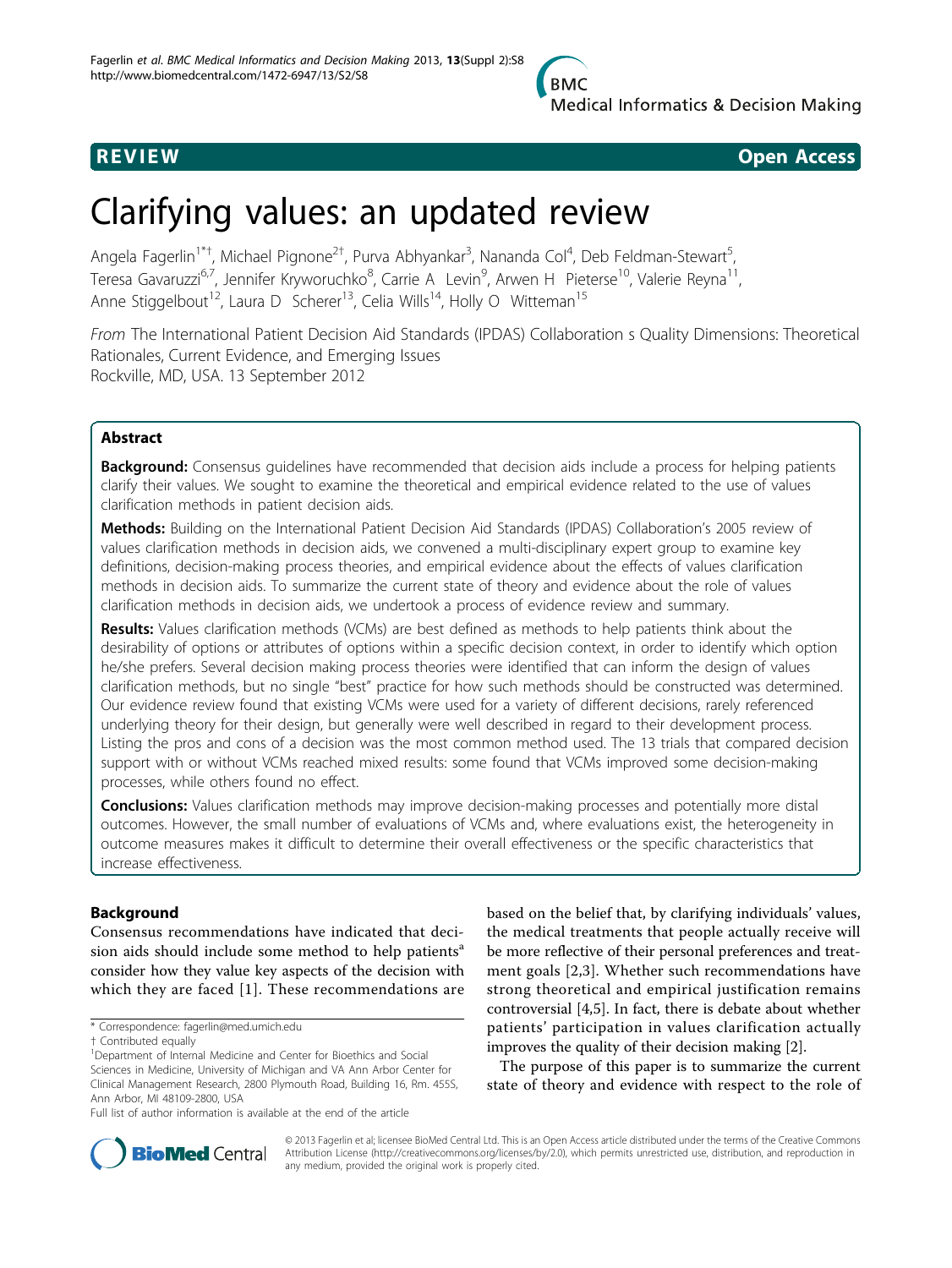values clarification methods (VCMs) in patient decision aids. Through this overview, we hope to clarify when and how values clarification methods are used within decision aids, and to determine what further research needs to be done to improve the design and use of values clarification methods.

To better understand the state of the science pertaining to the inclusion of values clarification methods within decision aids, we undertook a process of evidence review and summary, described in greater detail below. Briefly, an international, multi-disciplinary committee of researchers in the field conducted a series of meetings over 18 months. Two sub-groups reviewed the relevant chapter in the International Patient Decision Aid Standards (IPDAS) Collaboration's 2005 Background Document [[6](#page-6-0)]; each sub-group was charged with one of two tasks. The theory and definitions sub-group was charged with developing an updated set of definitions and a summary of relevant theory that describes decision-making processes and their implications for values clarification [\[7\]](#page-6-0). The evidence sub-group was charged with conducting a systematic review of VCMs used and tested within decision aids [\[8](#page-6-0)]. Work from the two sub-committees was combined and edited to produce this report.

# An updated definition of values clarification methods

The relevant chapter in the IPDAS Collaboration's 2005 Background Document uses the term "values clarification exercises", and defines these as "[Exercises to] help patients to clarify and communicate the personal value of options, in order to improve the match between what is personally most desirable and which option is actually selected." [\[6](#page-6-0)]

In this update, in order to improve clarity, we chose to set aside the term "exercises" and use the term "values clarification methods". We then defined values clarification methods (VCMs) as strategies that are intended to help patients evaluate the desirability of options or attributes of options within a specific decision context, in order to identify which option he/she prefers.

Thus, our updated definition differs from the 2005 definition in two major ways. First, it focuses not only on the attributes of options (e.g., the probability of cure, the impact on bladder functioning), but also on the options as whole entities (e.g., the holistic comparison of surgery to radiotherapy), as well as on the decision context (e.g., the option that the doctor recommends, the option that my partner/children prefer). We use this broad definition because any of the above aspects of the situation—attributes, entities, context—may be relevant during the process of clarifying which option an individual prefers. Secondly, our updated definition does not include the communication of values to others, since

this is considered to be a different aspect of the design of decision support interventions [[2,3\]](#page-6-0)).

Although values clarification methods can be either implicit and non-interactive (e.g., the patient thinks about what's important to his decision) or explicit and interactive (e.g., the patient sets a rating scale for each attribute to reflect the importance of each to his decision) [\[6,9](#page-6-0)], this paper is focused on the more studied and better understood explicit values clarification methods.

# Theoretical rationale for evaluating patient decision aids on this quality dimension Original theoretical rationale

In the relevant chapter in the IPDAS Collaboration's 2005 Background Document [[6\]](#page-6-0), different types of VCMs were described, including the mechanisms by which these methods may help patients to clarify their values. These mechanisms included:

1. Considering detailed information about the options and their outcomes, which helps to promote understanding of what it means to undergo the procedures involved and to face the physical, emotional, and social consequences;

2. Considering how others value features of options and whether the participant is similar to others (social matching); and

3. Rating or ranking features of options or trading off features of options, which may give insight into one's personal values and/or the tradeoffs underlying the choice for one versus other options.

Note that these mechanisms did not refer to underlying theories.

# An updated theoretical rationale

We argue that VCMs are deemed to be helpful to patients because they provide assistance with particular decision processes. Decision-making process theories may provide useful guidance for us to gain better understanding about why or how values clarification methods affect decision processes. The theories presented in Additional file [1](#page-5-0) Table S1a were selected because they specify particular decision processes, and hence provide the basis from which the subset of processes that VCMs may be able to assist were derived. These theories are described in greater detail in Additional file [2](#page-5-0) Appendix 1. (Because some theories, such as Expected Utility Theory (EUT) and theories of behavioral change (e.g., Transtheoretical Model), do not specify particular decision processes, they cannot guide identification of the processes that VCMs might be able to help.)

# Relevant theory-informed processes underlying values clarification

Several decision-making processes are relevant to values clarification. A specific VCM need not aim to address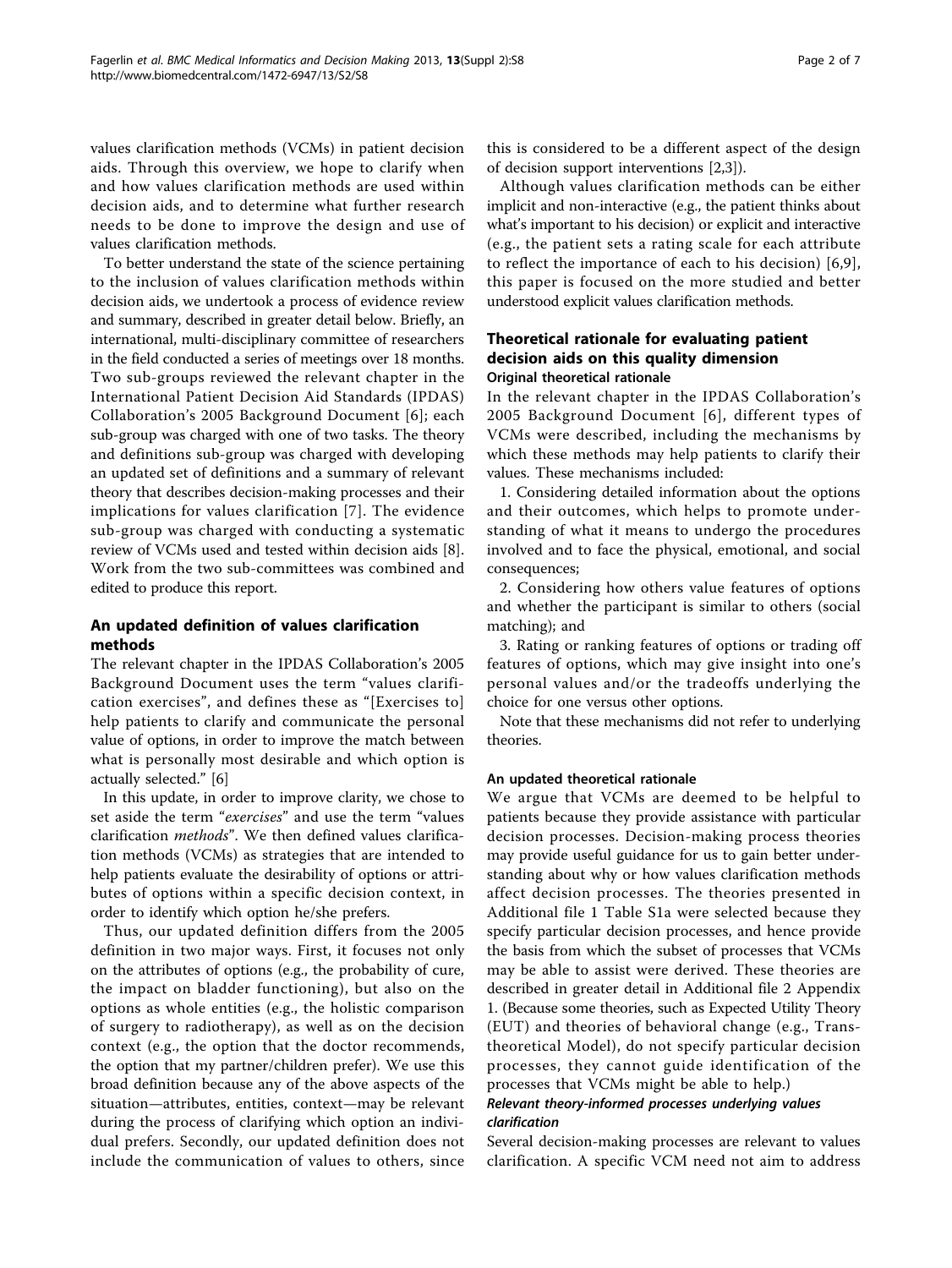all decision-making processes, but should aim to facilitate, explicitly or implicitly, at least one or more of the following decision-making processes:

1. Identifying options, which can include either the narrowing down of options, or the generation of options that were not offered at the outset.

2. Identifying attributes of the situation and/or the options which ultimately affect the patient's preference in a specific decision context.

3. Reasoning about options or attributes of options.

4. Integrating attributes of options using either compensatory or both compensatory and non-compensatory decision rules. (A compensatory decision rule allows the impact of an option's attributes to be averaged so that a poor score on one attribute can be offset by a high score on a second attribute. A non-compensatory decision rule is a strategy that avoids tradeoffs; for example, a strategy in which the decision maker decides on a threshold that a particular attribute must meet for options to remain under consideration. Each option is evaluated on its own without consideration of other options)

5. Making holistic comparisons.

6. Helping decision makers retrieve relevant values from long-term memory.

Additional file [1](#page-5-0) Table S1b provides examples of these decision-making processes, in the context of decision making about prostate cancer treatment.

# Empirical evidence: rationale, recent studies, evaluation

Below, the first sub-section presents a basic empirical rationale for evaluating the quality of a patient decision aid in terms of the method(s) it uses to foster values clarification. Then we outline the results of our updated review of the empirical evidence about the inclusion of VCMs in patient decision aids in two further sub-sections: the recent studies that have included VCMs in patient decision aids; and the evaluation of VCMs.

# An empirical rationale for evaluating patient decision aids on this quality dimension

Considerable evidence suggests that individuals facing new and complex decisions often do not have stable or clear preferences [\[10,11\]](#page-6-0). For example, Feldman-Stewart et al. showed that almost all early-stage prostate cancer patients who made use of a decision aid made changes from pre-test to post-test (i.e., within several hours) to the attributes that they identified as affecting their decision [[12](#page-6-0)]. Importantly, these were patients who had already talked to their urologist and their radiation oncologist, and may have become clearer about what was important to them during those discussions. Based on the empirical evidence suggesting that patients may have unclear or unstable preferences, we argue that it continues to be important, when evaluating the quality of patient decision aids, to take into consideration the methods (if any) that are used to foster values clarification.

In the relevant chapter in the IPDAS Collaboration's 2005 Background Document [[6\]](#page-6-0), the authors found 19 studies that employed VCMs [\[6](#page-6-0)]. They noted that most (72%) offered examples of how the values of other patients who had to make this decision led them to make different choices, and almost half (42%) incorporated some explicit means of measuring one's values (e.g., rating, trade-offs, balance scales). However, few studies had examined the specific effects of including a VCM in a patient decision aid. Given the paucity of early evidence about the effects of VCMs in patient decision aids, we argue that our updated review of more recent relevant studies is timely.

# Recent studies that have included VCMs within decision aids

Witteman et al. conducted a rigorous systematic review of VCMs, and identified 61 VCMs that were used within a decision aid through June 2011 [[8](#page-6-0)]. In their review, Witteman and colleagues examined a large number of the characteristics of these VCMs and of the decision aids in which they were embedded. We present a subset of these data here. Our goal was to describe the state of the science of studies that include VCMs. Thus, the factors we ultimately decided to highlight were based on the following principles: 1) the characteristics of the studies in which the VCMs were presented (e.g., the decision context), 2) the characteristics influencing how a particular VCM was originally designed (e.g., the development process), and 3) the characteristics of the VCMs themselves (e.g., the type of VCM utilized). Our review is therefore limited to "higher level" characteristics of the VCMs and the studies in which they were included. Witteman and colleagues' full paper provides additional details on these and other components. The key features of existing VCMs are described in Additional file [3](#page-5-0) Table S2 and are briefly summarized below.

# Characteristics of studies that included VCMs

What was the decision context? Types of decisions were catalogued by the decision context: whether the decision addressed 1) treatment, 2) prevention, 3) screening (other than genetic screening), or 4) genetic testing. Of the 61 VCMs, 46% focused on treatment decisions, 25% on prevention decisions, 33% on screening behaviors (not including genetic testing), and 10% on decisions about genetic testing. Three VCMs addressed two of the above decision contexts, one addressed three contexts, and one addressed all four.

What medium was the VCM designed for? The VCMs reviewed were designed to be completed on paper (49%), using a computer (38%), or verbally (15%); two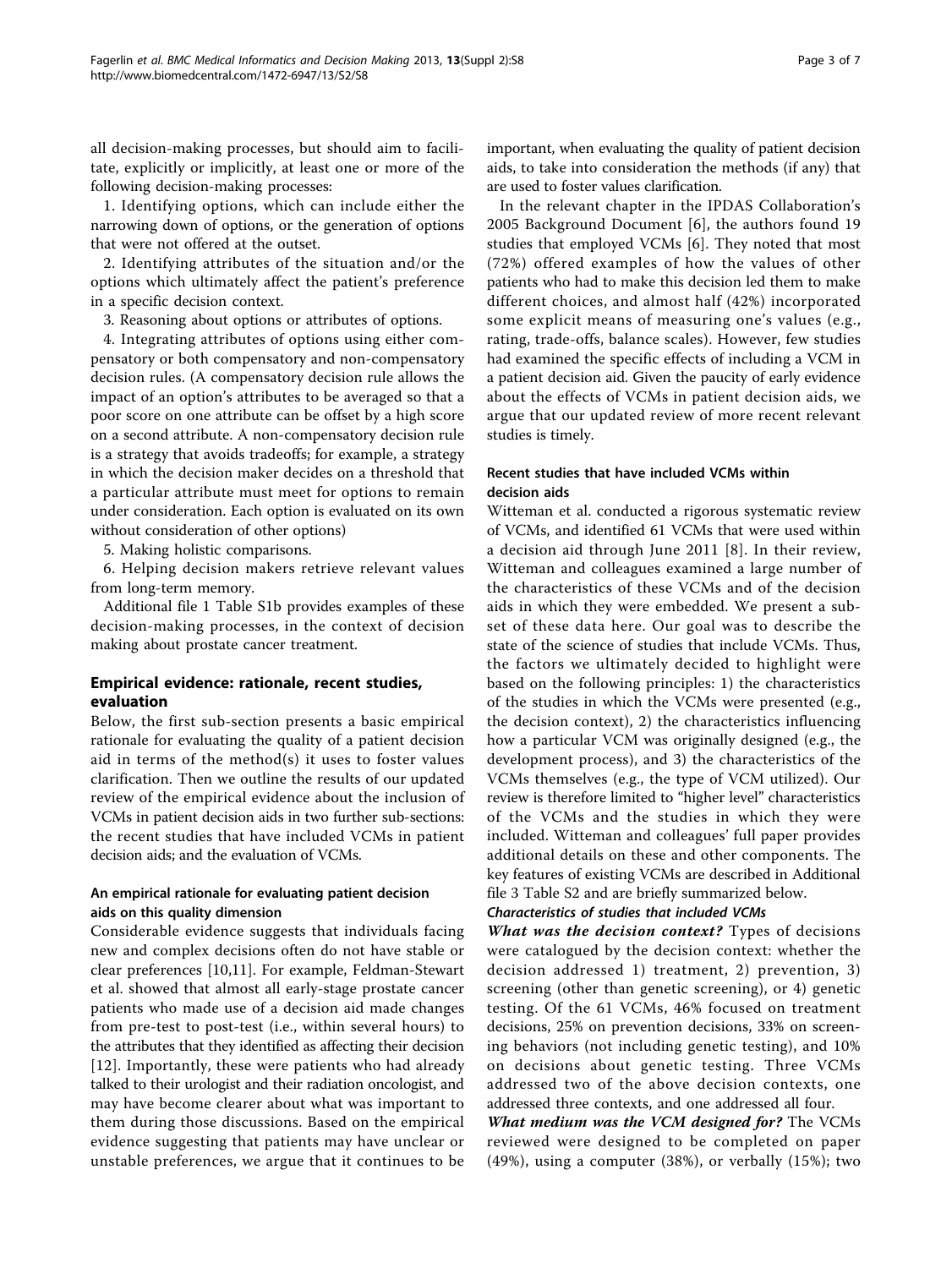VCMs used two different media, thus numbers do not sum to 100%.

Where was the VCM located within the larger decision support tool? Values clarification methods can be placed before or after the presentation of the relevant information needed to make a decision. The vast majority (85%) of the VCMs were presented after the information section.

Were decision intentions measured? In over a third of the studies (38%), participants were not asked any questions about their decisions (intentions or actual). In 34% of the studies, participants were asked which way they were leaning, while in 28% they were asked to report their actual decision.

#### Characteristics influencing the design of the VCM

What theory, framework, model, or mechanism underlie the development of the VCM? Twenty-five percent of the studies (15/61) did not report any theory, framework, model, or mechanism. Among the remaining 46 studies with any underlying structure (either apparent or reported), 39 (i.e., 64% out of the 61 total) had a theory, framework, model, or mechanism underlying the overall decision aid, which was not necessarily relevant to the VCM. Twenty-two studies out of the 46 (i.e., 36% out of the 61 total) had a theory, framework, model, or mechanism specifically underlying the VCM. It should be noted that some studies reported theory for both the VCM and the overarching decision aid; thus the numbers presented in Additional file [3](#page-5-0) Table S2 do not sum to 100%. The most common theory was expected utility theory (18%), even though this theory makes no predictions about how VCMs can improve the process of medical decision making.

Was the development process described and what was the development process? Most of the articles (74%) described, in some way, the development process of either the decision aid or the VCM. Of those that did include details, the development process used included literature reviews (42%), expert reviews (51%), and/or testing (80%). Individuals involved in the development process included health professionals (53%), academic experts (31%), and patients who have previously faced the decision (38%). Because many of the articles used multiple processes and participants in their development of the tool, the numbers in Additional file [3](#page-5-0) Table S2 do not sum to 100%. Less than half (39%) of the VCMs in decision aids were developed and evaluated using established guidelines, most often the IPDAS standards (28% of the VCMs).

# Characteristics of the VCM

What type of VCM was used? Ten categories of VCMs were utilized. The most common types were considering the pros versus cons (46%), utility assessment with or without decision analysis (18%), prioritization (11%), and rating scales (11%) (see Additional file [3](#page-5-0) Table S2).

Were the results of the VCM presented to participants? Thirty-nine percent of the studies explicitly showed participants the result of the VCM, most of which occurred before the patient was asked to indicate their decision. Fifty-seven percent did not explicitly provide feedback to participants.

# Evaluation of the VCMs

The committee reviewed thirteen studies that compared the effects of decision support with and without VCMs and one study that compared two different approaches to using a single VCM (see Additional file [4](#page-5-0) Table S3). The selected articles were derived from the Witteman review [[8](#page-6-0)]. Only studies that included VCMs within the context of a decision aid are included here. The identified studies examined a range of health conditions, with cancer-related topics being the most common (6/13). Sample sizes ranged from small (5 of 13 studies with less than 100 participants) to moderately large (4 studies with 400 or more participants). Several different types of VCMs were employed. Available studies examined a wide range of outcomes, and no outcomes were assessed in the same manner across all or most studies. Reported outcomes included likeability of the VCM, knowledge, decision-making processes, decisional conflict, uncertainty, satisfaction, decision preference, treatment intent, actual health behaviors, regret and, in a few cases, health outcomes or cost.

The effects of the VCMs were mixed: decision processes were improved in 5 of 8 studies, but other outcomes were not measured frequently enough to reach conclusions about whether the VCMs had mainly positive or mainly neutral effects; no trials, however, suggested that VCMs led to worse outcomes (see Additional file [5](#page-5-0) Table S4).

# Discussion: emerging issues and research areas

Although the number of studies of VCMs and decision aids is growing rapidly, our review highlights that many questions about the effects of VCMs remain unanswered. We outline several such issues here.

#### Proposed theories

Above, we discussed a number of decision-making process theories without intending to establish agreement about a single theory, or a set of theories, that should be viewed as most promising in providing guidance for the design and evaluation of VCMs. More research is needed across contexts (e.g., healthcare settings) and cultures to better understand how VCMs might be designed to contribute to decision making. Such understanding requires testing VCMs based on specific theory, including theory-based predictions of anticipated effects on outcomes and consideration of how such VCMs might contribute to effective decision making.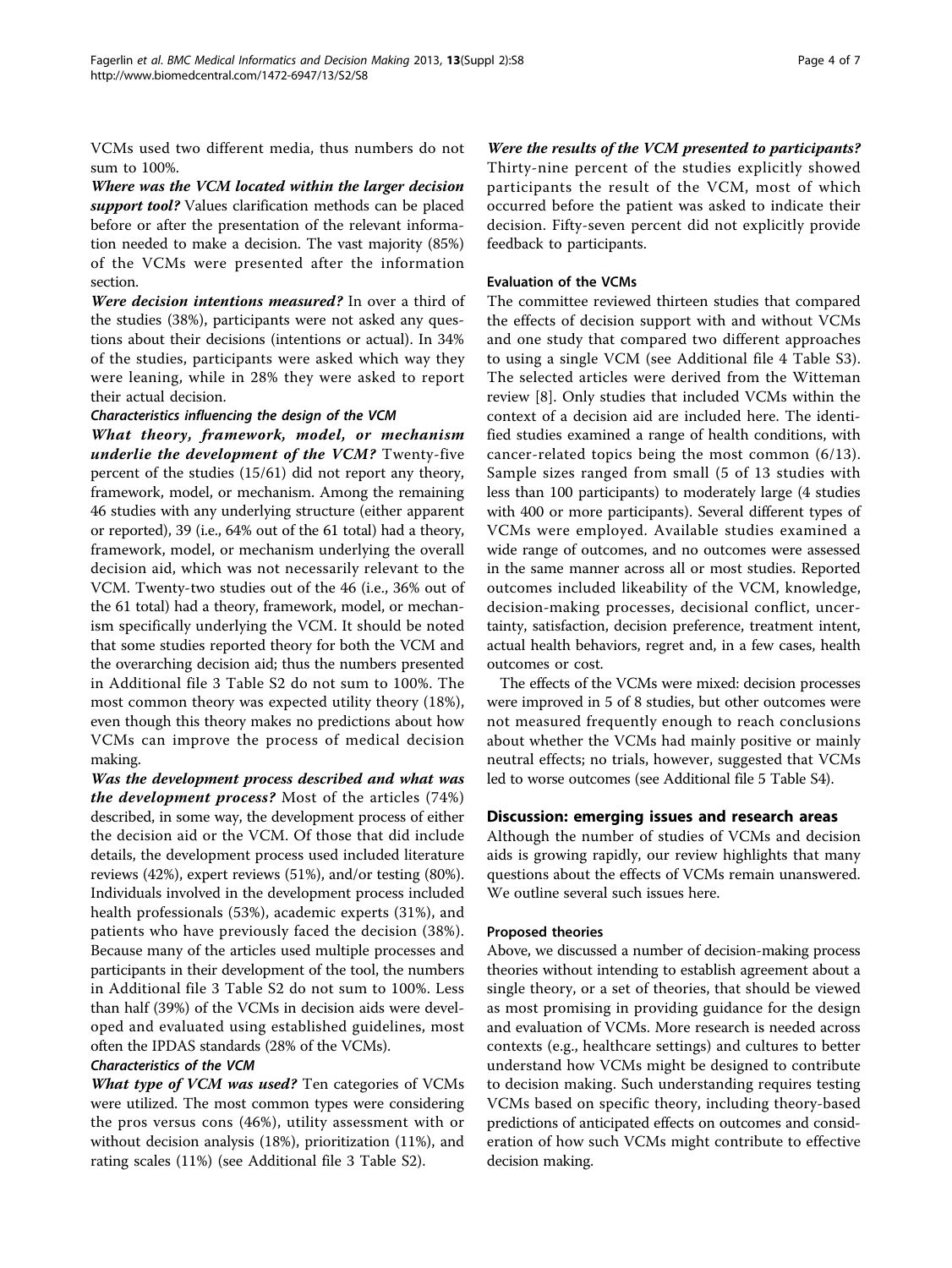#### Intuitive processes

There is a debate currently about the value of intuitive processes in decision making. Intuitive processing is typically characterized by a lack of overt cognitive effort and the implicit integration of available information. In contrast, deliberative processing generally involves effortful, conscious and analytical thought [[13\]](#page-6-0). Importantly, intuitive and deliberative processes should not be conflated with implicit versus explicit VCMs. Although explicit VCMs are often effortful, and thereby require deliberative thought, an implicit VCM may also be quite effortful and activate analytical thought processes.

From research outside of health care [[14](#page-6-0)], deliberative reasoning about pros and cons may cause people to focus on attributes that are obvious, accessible, and easy to articulate, and these attributes may not be the ones that are actually the most important factors in the decision. Therefore, in contexts outside of health care, there is evidence to suggest that deliberation can cause people to ignore attributes that lead to long-term satisfaction. There is also evidence to suggest that intuitions can accurately reflect the integration of a large amount of information [[13,15](#page-6-0)] However, the decisions that have been studied in the psychology literature are typically hypothetical and/or familiar decisions [cf. [[16\]](#page-6-0)]. There is little research yet to assess to what extent these results are expected to hold for users facing new, complex, preference-sensitive health related decisions. Until more research is available on the value of intuitive processes in such decision contexts, it is unclear to what extent a VCM that encourages intuitive processing of options would be effective to help people sort out what is most important to them. Additionally, the psychological literature described above suggests that the deliberation that is encouraged by VCMs may actually be counterproductive. Significantly more research is needed to determine whether VCMs are helpful, harmful, or neutral in terms of promoting good decision processes.

An increasing number of theories of decision making assume both intuitive and deliberative decision-making processes. Importantly, intuition and deliberation are not mutually exclusive, and extensive research shows both types of processes are used.

# How VCMs fit with patient-provider shared decision making

Researchers and practitioners need to better understand how values clarification relates to shared decision making (SDM). Is values clarification a pre-requisite to, or an element of, SDM? Does it improve SDM? Through the process of SDM, health care providers may elicit patients' and their families' values. Patients and their families may not necessarily be clear about their own values before the conversation with the health care team and may, on the contrary, be guided to become clear in the SDM process. Whether a VCM should precede the consultation with the health care provider, be used within the consultation, follow that conversation, or even used at all requires further study.

When VCMs are used could affect how they influence patient-provider communication. VCMs could precede the consultation, be completed during the consultation, or after the consultation. VCMs that were conducted prior to the consultation could be useful in that patients could have a better sense of their values and preferences and be better able to state their treatment preferences and goals for treatment. On the other hand, if the VCM is completed during the consultation the process itself, this could facilitate, and hopefully improve, shared decision making. VCMs conducted after the consultation may be less beneficial (especially if the patient does not see the physician following the VCM), as the patient would not have an opportunity to share potentially new information about their preferences and values.

#### Use of VCMs with surrogate decision makers

More evidence is needed to determine whether VCMs would also be helpful for others involved in the decisionmaking processes. That is, what is the impact of VCMs designed to support the clarification of the values of those who influence the treatment decision and who are affected by the outcome of the decision (e.g., caregivers or partners of patients)? Similarly, are VCMs helpful for surrogate decision makers who are trying to make decisions on behalf of the patient and, in doing so, are trying to construct that patient's values from their knowledge of the patient?

#### Use of VCMs to reach a decision involving multiple people

More research is needed to examine how VCMs can be used to help multiple people (such as health care providers and family members) who are working together to support the patient's decision. Specifically, little is known about how VCMs can help clarify the values that influence the advice of others to patients, as well as how VCMs could be used in a process leading to consensus about the choice (when consensus does not violate the autonomy of the patient).

#### The role of distal outcomes

Attempts to develop measures of the effectiveness of VCMs have often focused on decision-making processes, likely because such processes are directly affected by the VCMs. More distal outcomes – including effects on regret, satisfaction, behaviors, actual decisions, and measures of health – may also be important measures of the effect of VCMs, but are often affected by many other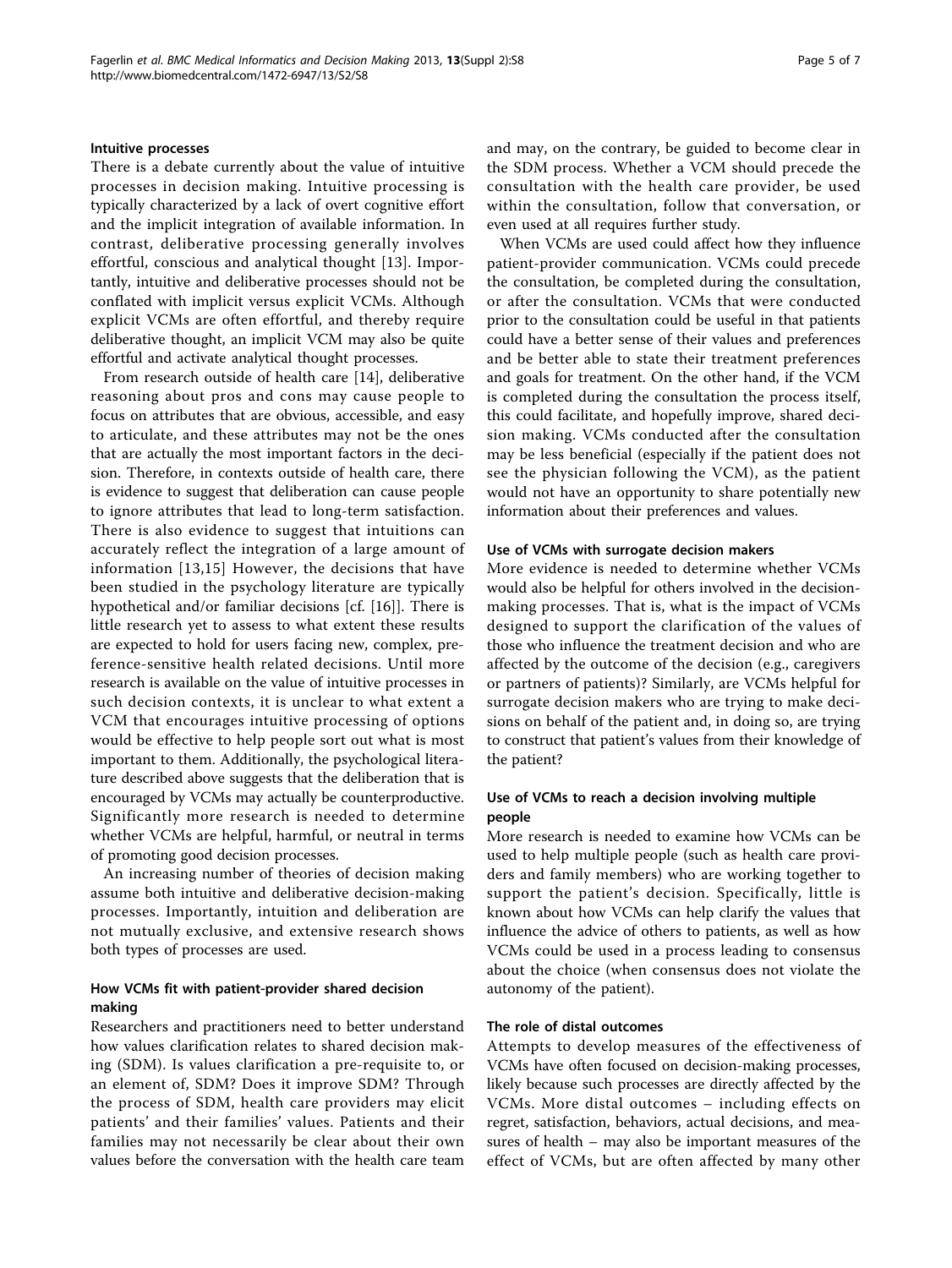<span id="page-5-0"></span>factors. How best to incorporate these more distal outcomes into the evaluation of VCMs warrants further study.

#### Implicit versus explicit VCMs

More research is needed to ascertain the "active ingredients" of a VCM, that is, the components that make independent contributions to facilitating good decisionmaking processes that the VCM aims to facilitate. In particular, more research is needed to clarify (a) what is required for implicit values clarification, and (b) if the use of strategies to encourage implicit values clarification is helpful, compared with explicit VCMs and also compared with no VCMs.

#### How to handle more than two options

More research is needed to examine whether, in the case of multiple options, it is necessary to present all of the options, and whether multiple options should be considered simultaneously or in series. For example, it may be more helpful to identify attributes and then present only the options that match the attributes the individual who faces the decision considers most important. Or rather, it may be more helpful to present all options prior to the VCM and then identify preferred option(s) for further consideration. However, patients require sufficient knowledge of options to realize that certain attributes or values are relevant [[15\]](#page-6-0).

# Assessing capacity of the patient for a VCM

More research is needed to identify which types of patients are able to benefit from which VCMs, how cognitive deficits (e.g., age-related loss of executive functioning) and/or mental illness or other conditions might adversely affect the use of VCMs, and which types of VCMs are best suited for these populations.

# Empirical evidence base

Our systematic review found that the research questions and outcome variables being tested vary widely across studies. It may be helpful for studies to use at least a subset of standard measures so that study results can be more easily compared. We found that reporting of results is quite consistent, with the exception of the development process for VCMs. We recommend succinct reporting of: 1) the rationale for the design used (theory, previous designs, literature), 2) who was involved in its development (e.g., clinical experts, patients, advisory panel, etc.), and 3) how was stakeholder input incorporated (focus groups, individual interview, pilot testing, etc.). We also refer authors of reports of VCMs to Witteman et al.'s systematic review, where we report a more thorough set of categories for reporting.

#### Conclusion

As described above, the theoretical and empirical basis for values clarifications research has changed significantly since the International Patient Decision Aid Standards (IPDAS) Collaboration's 2005 review of values clarification methods in decision aids. Yet, there are still many areas that need considerable research before we can make strong conclusions about the use of VCMs in patient decision aids.

# Additional material

[Additional file 1: T](http://www.biomedcentral.com/content/supplementary/1472-6947-13-S2-S8-S1.pdf)able S1a: Decision Process Theories. Table S1b: Examples of Decision Processes in Decision Making about Prostate Cancer Treatment

[Additional file 2: A](http://www.biomedcentral.com/content/supplementary/1472-6947-13-S2-S8-S2.pdf)ppendix 1: Description of Selected Decision Processing Theories

[Additional file 3: T](http://www.biomedcentral.com/content/supplementary/1472-6947-13-S2-S8-S3.pdf)able S2: Characteristics of Values Clarification Methods and of The Studies in Which They were Presented

[Additional file 4: T](http://www.biomedcentral.com/content/supplementary/1472-6947-13-S2-S8-S4.pdf)able S3: Trials Examining Effect of a VCM vs. no VCM Within Decision Aids

[Additional file 5: T](http://www.biomedcentral.com/content/supplementary/1472-6947-13-S2-S8-S5.pdf)able S4: Outcomes Assessed in VCM Trials

#### List of abbreviations

VCM: Values clarification method; VCMs: Values clarification methods; SDM: Shared decision making; EUT: Expected utility theory

#### Competing interests

Dr. Fagerlin, Dr. Kryworuchko, Dr. Scherer and Dr. Witteman have received research funding, Dr. Pignone has received research support, consulting fees, and travel support, Dr. Levin receives salary support as the research director, Dr. Reyna has received travel support and honoraria to present research at meetings and Dr. Feldman-Stewart has received travel support to teach a course on designing evidence-based decision aids from the Informed Medical Decisions Foundation, a not-for-profit (501 (c)3 ) private foundation ([http://www.informedmedicaldecisions.org\)](http://www.informedmedicaldecisions.org). The Foundation develops content for patient education programs. The Foundation has an arrangement with a for-profit company, Health Dialog, to co-produce these programs. The programs are used as part of the decision support and disease management services Health Dialog provides to consumers through health care organizations and employers.

Dr. Col has received reimbursements from private educational companies and Universities to develop and test decision aids, including Expert Medical Navigation Inc (formerly Chief Scientific Officer), EmmiSolutions LLC (Adviser), Janssen Scientific Affairs, LLC (consultant), Miami University (consultant), and University of Chicago (consultant). She has a patent pending for a computer-based decision support tool. She has received travel and/or speakers fees/honoraria from various organizations that have sponsored conferences addressing Shared Decision Making (World Congress Leadership Summit, FDA, Department of Defense) and patient engagement (Cleveland Clinic).

Dr. Pieterse was supported by a postdoctoral research fellowship from the Dutch Cancer Society.

#### Authors' contributions

AF: Conception and design, analysis and interpretation, drafting the manuscript, critically revising, final approval.

MP: Conception and design, acquisition of data, analysis and interpretation, drafting the manuscript, critically revising, final approval.

PA: Analysis and interpretation, drafting the manuscript, critically revising, final approval.

NC: Conception and design, analysis and interpretation, drafting the manuscript, critically revising, final approval.